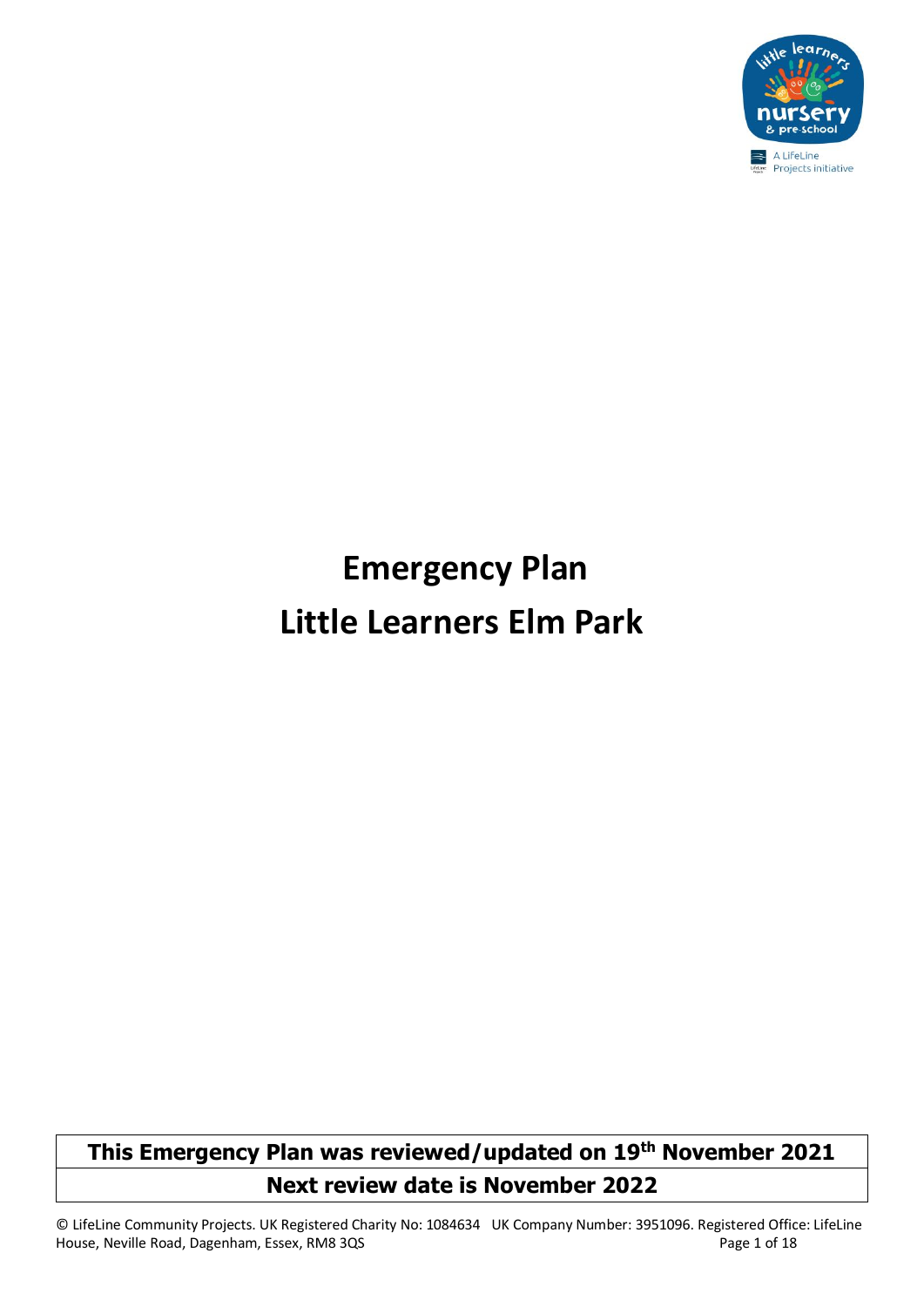| 1. Quick Reference Information                                                                   | Page 3 - 5                   |
|--------------------------------------------------------------------------------------------------|------------------------------|
| 2. Evacuation Plan                                                                               | Page 6                       |
| <b>3. Lockdown Procedures</b>                                                                    | <b>Page 7 - 8</b>            |
| <b>4. Emergency Communication Plan</b>                                                           | Page 9                       |
| 5. Parent/Carer Emergency Contact Details                                                        | Page 10                      |
| <b>6. Business Continuity Arrangements</b>                                                       | Page 11                      |
|                                                                                                  |                              |
| 7. Post Incident Support                                                                         | Page 12 - 13                 |
| 8. Rolecards                                                                                     | Pages 14 - 17                |
| 8.1 Manager's Rolecard<br>8.2 Key Worker/Practitioners Rolecard<br>8.3 Lead Fire Warden Rolecard | $14 - 15$<br><b>16</b><br>17 |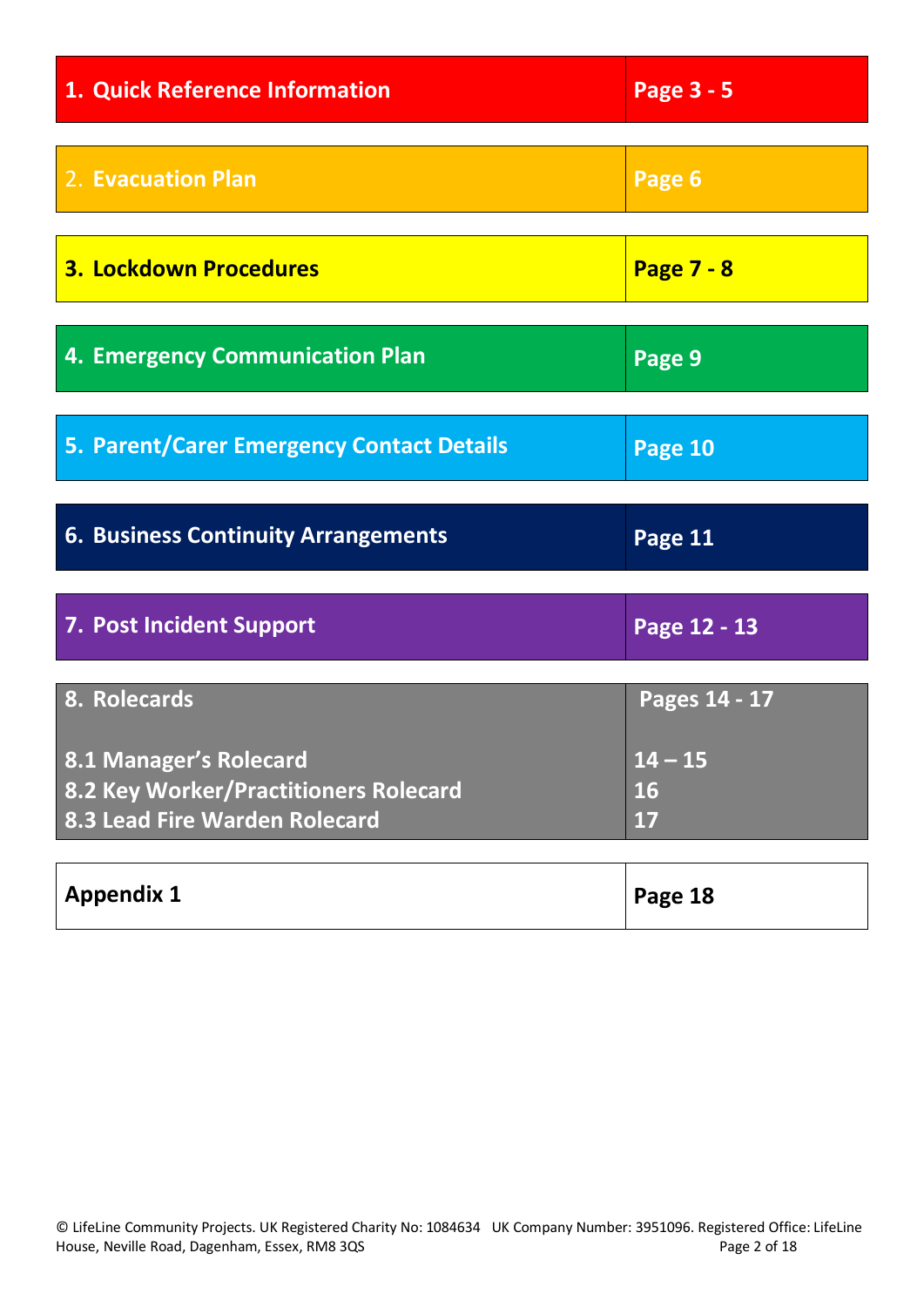### **1. Quick Reference Information**

| <b>Background Information</b>                  |                                                                                                                                                                                                                                                                                                                            |                                                   |                                                   |  |
|------------------------------------------------|----------------------------------------------------------------------------------------------------------------------------------------------------------------------------------------------------------------------------------------------------------------------------------------------------------------------------|---------------------------------------------------|---------------------------------------------------|--|
| <b>Name CEO</b>                                | <b>Nathan Singleton</b>                                                                                                                                                                                                                                                                                                    |                                                   |                                                   |  |
| <b>Nursery address</b>                         |                                                                                                                                                                                                                                                                                                                            | 15 St. Nicholas Avenue, Elm Park, ESSEX, RM12 4PT |                                                   |  |
| <b>Type of setting</b>                         |                                                                                                                                                                                                                                                                                                                            | <b>Day Nursery</b>                                |                                                   |  |
| Age range accommodated                         |                                                                                                                                                                                                                                                                                                                            | 3 months to 5 years                               |                                                   |  |
| <b>Number on roll</b>                          |                                                                                                                                                                                                                                                                                                                            | 56                                                |                                                   |  |
| Name of manager                                |                                                                                                                                                                                                                                                                                                                            | <b>Terri Noone</b>                                |                                                   |  |
| <b>Number of staff</b>                         |                                                                                                                                                                                                                                                                                                                            | 12 staff                                          |                                                   |  |
| <b>Number of volunteer helpers</b>             |                                                                                                                                                                                                                                                                                                                            | $\bf{0}$                                          |                                                   |  |
| <b>Normal working hours</b>                    |                                                                                                                                                                                                                                                                                                                            | 07.30 to 18:30                                    |                                                   |  |
| <b>Emergency Roles</b>                         | <b>Name</b>                                                                                                                                                                                                                                                                                                                | <b>Emergency contact</b><br>(i.e. mobile)         | <b>Notes</b><br>(e.g. First Aider)                |  |
| <b>Manager</b>                                 | <b>Terri Noone</b>                                                                                                                                                                                                                                                                                                         | 07535 843 596                                     | <b>Paediatric First Aid</b><br><b>Fire Warden</b> |  |
| <b>Deputy Managers</b>                         | <b>Jodie Richards and</b><br><b>Terri Stanley</b>                                                                                                                                                                                                                                                                          | N/A                                               | <b>Paediatric First Aid</b><br><b>Fire Warden</b> |  |
| <b>Designated Media</b><br><b>Spokesperson</b> | <b>Nathan Singleton</b>                                                                                                                                                                                                                                                                                                    | 07813 315 385                                     |                                                   |  |
| <b>Grab Bag Location</b>                       | <b>Reception/Hall</b>                                                                                                                                                                                                                                                                                                      |                                                   |                                                   |  |
| <b>Grab Bag contents</b>                       | <b>Role cards</b><br><b>Emergency contact information (Emergency Plan)</b><br>Site plan for emergency services<br>Emergency mobile phone and charger and external emergency<br>battery charger pack aid kit<br>A whistle<br>A loudhailer<br>Hi vis jackets<br>Thermal blankets or warm clothes<br><b>Nappies and Wipes</b> |                                                   |                                                   |  |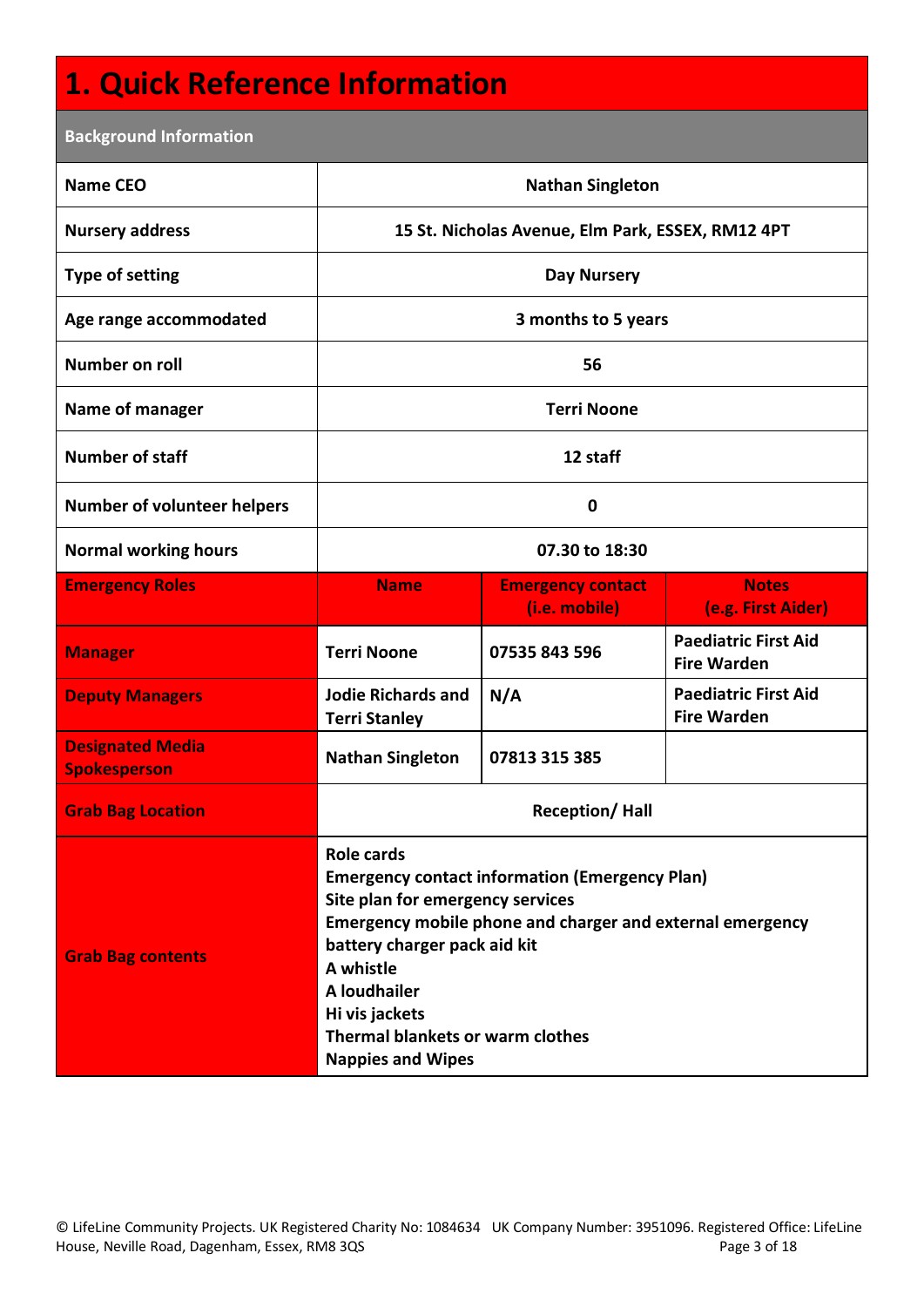|                                                        | Notes:                                                         |                                                                                                                                            |  |
|--------------------------------------------------------|----------------------------------------------------------------|--------------------------------------------------------------------------------------------------------------------------------------------|--|
|                                                        | Assembly point is the corner of: Woodcote Ave                  |                                                                                                                                            |  |
| <b>Off Site Evacuation</b><br><b>Location</b>          | Eyhurst Ave<br>St Nicholas<br>Church Playgroup<br>Woodcote Ave | jicholas Ave<br>New Elm Park Library<br>Beeu<br>Woodcote<br>Jas Ave<br>Benhurst<br>Benhurst Ave<br><b>Brenda Lorraine</b><br>Morthwood Ave |  |
| <b>Place of shelter</b>                                |                                                                | Elm Park Library or St Nicholas C of E Church (Woodcote Ave)                                                                               |  |
| <b>Distance on foot</b>                                |                                                                | <b>40 Metres</b>                                                                                                                           |  |
| <b>Keyholder and</b><br>phone number                   | <b>Terri Noone (Out of Hours)</b><br>07535 843 596             |                                                                                                                                            |  |
|                                                        | <b>Important Contacts</b>                                      |                                                                                                                                            |  |
| <b>CEO</b> (Emergency<br><b>Response Team</b><br>Lead) | <b>Nathan Singleton</b>                                        | 07813 315 385                                                                                                                              |  |
| <b>Water Supplier</b>                                  | <b>Essex Suffolk and Water</b>                                 | Emergency number 0345 717 1100                                                                                                             |  |
| <b>Gas Supplier</b>                                    | <b>Engie</b>                                                   | Emergency number 0800 111 999 (National<br>Grid)                                                                                           |  |
| <b>Electricity</b><br><b>Supplier</b>                  | <b>Engie</b>                                                   | Emergency number - Power cut call - 105<br><b>UK Power Networks 0800 316 3105</b>                                                          |  |
| <b>Broadband</b><br><b>Supplier</b>                    | <b>Virgin Media</b>                                            | 08000 520 800                                                                                                                              |  |
| <b>Telephone</b><br><b>Supplier</b>                    | <b>Beaming</b>                                                 | 0800 082 2868                                                                                                                              |  |
| <b>Maintenance</b>                                     | In-house:                                                      |                                                                                                                                            |  |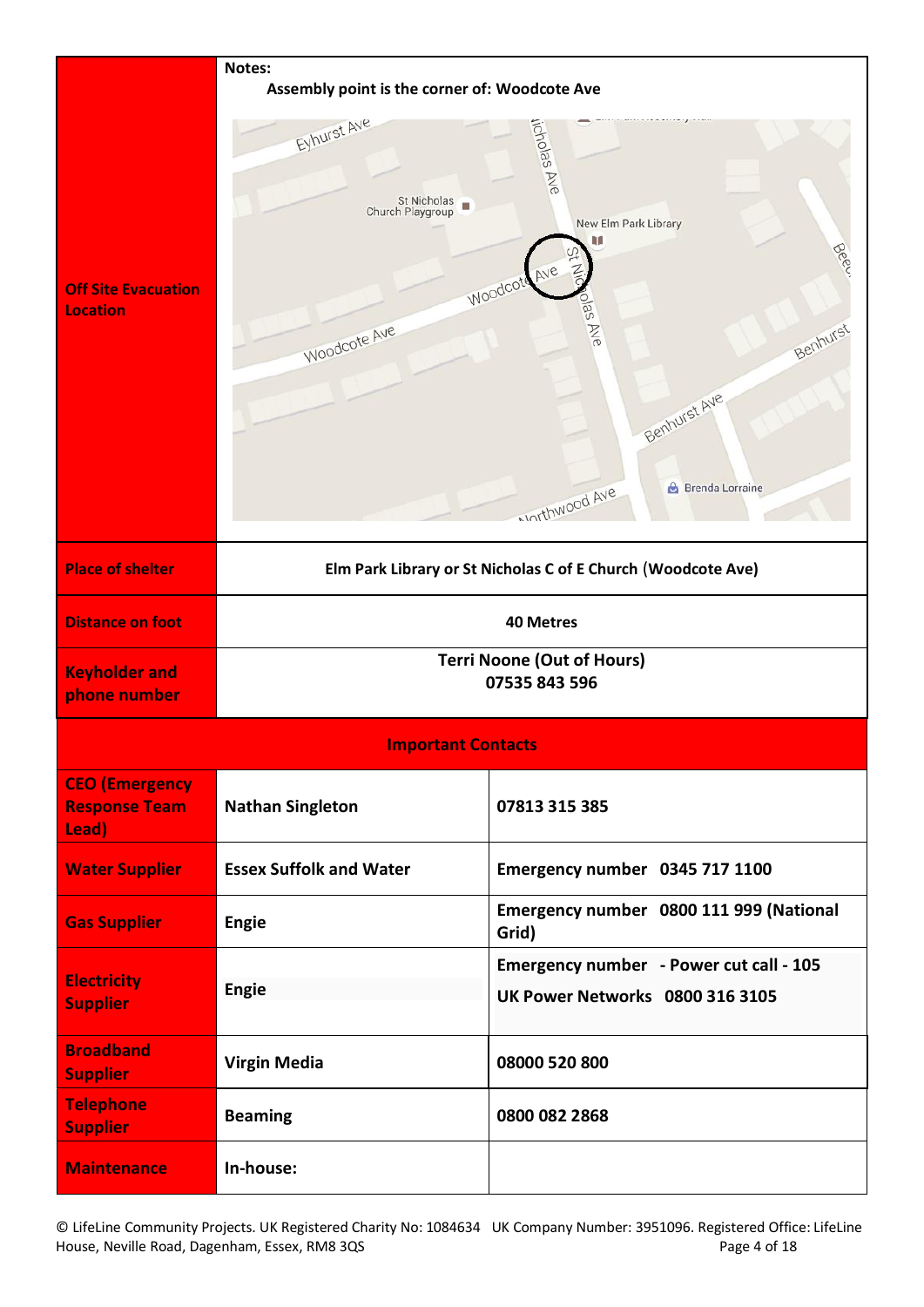

© LifeLine Community Projects. UK Registered Charity No: 1084634 UK Company Number: 3951096. Registered Office: LifeLine House, Neville Road, Dagenham, Essex, RM8 3QS Page 5 of 18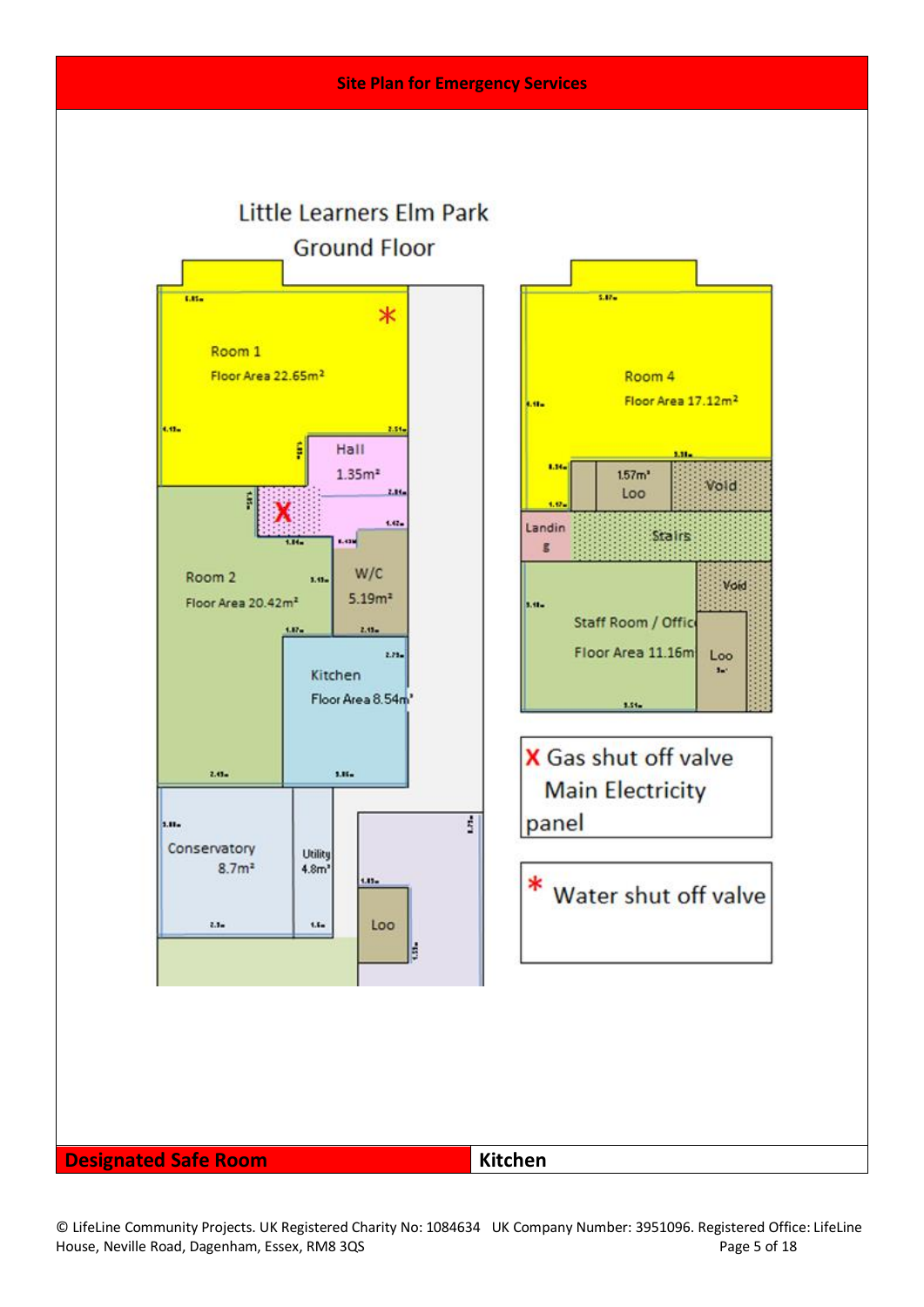### **2. Little Learners Elm Park Evacuation Plan**

#### **The Evacuation Procedure**

The signal to evacuate the building will consist of a **smoke detector audio alarm** or **three whistle blasts**. In the event of a fire, **FIRE FIRE FIRE** will be called. On hearing the evacuation signal:

- a. The site evacuation will be commenced and a nominated Fire Warden will collect the grab bag from the hall and proceed to the Evacuation Assembly Point situated on **the St. Nicholas Church car park.**
- b. Children are evacuated from each room calmly between staff members (one leading and one at the end of the line); this enables staff to confirm the room is empty when they leave. Staff will head count on the way. Children are encouraged to hold hands whilst walking along the road.
- c. Staff must not stop to collect personal belongings.
- d. Children and staff will make their way to the nearest fire exit and then move to Evacuation Assembly Point situated on **the corner of Woodcote Ave.**
- e. The Manager will supervise the orderly evacuation of the children and ensure the building's room are being 'swept' to be certain no staff, visitor or child remains behind.
- f. In the event of a fire, and staff and children not being able to safely exit the building, staff must find a room as far from the fire as possible and shut all doors and windows where possible and await the fire services.
- g. The **Lead Fire Warden** will check that registers and visitor signing-in records are reconciled.
- h. Confirmation of full evacuation will be communicated to the **Lead Fire Warden** at the assembly point. This can then be communicated to the emergency services on their arrival.
- i. The Manager or designated member of staff will contact the emergency services and provide a phone number for return calls.
- j. If the site evacuation is not a planned drill and the emergency services attend the site, the Manager, at an appropriate time, will allow personal calls to be made by staff to their next of kin.
- k. The Manager or delegated member of staff at Life Line house will contact parents to report the incident and inform them of the offsite evacuation arrangements and collection of the children at the earliest possible opportunity. The Manager will advise parents of where to collect their children.
- l. The Manager will identify those children who are unable to be collected immediately due to the parents having travel problems/restrictions.
- m. In consultation with the emergency services, the Manager or delegated member of staff will supervise the transfer of children to the designated place of shelter. The Manager will advise parents of where to collect their children.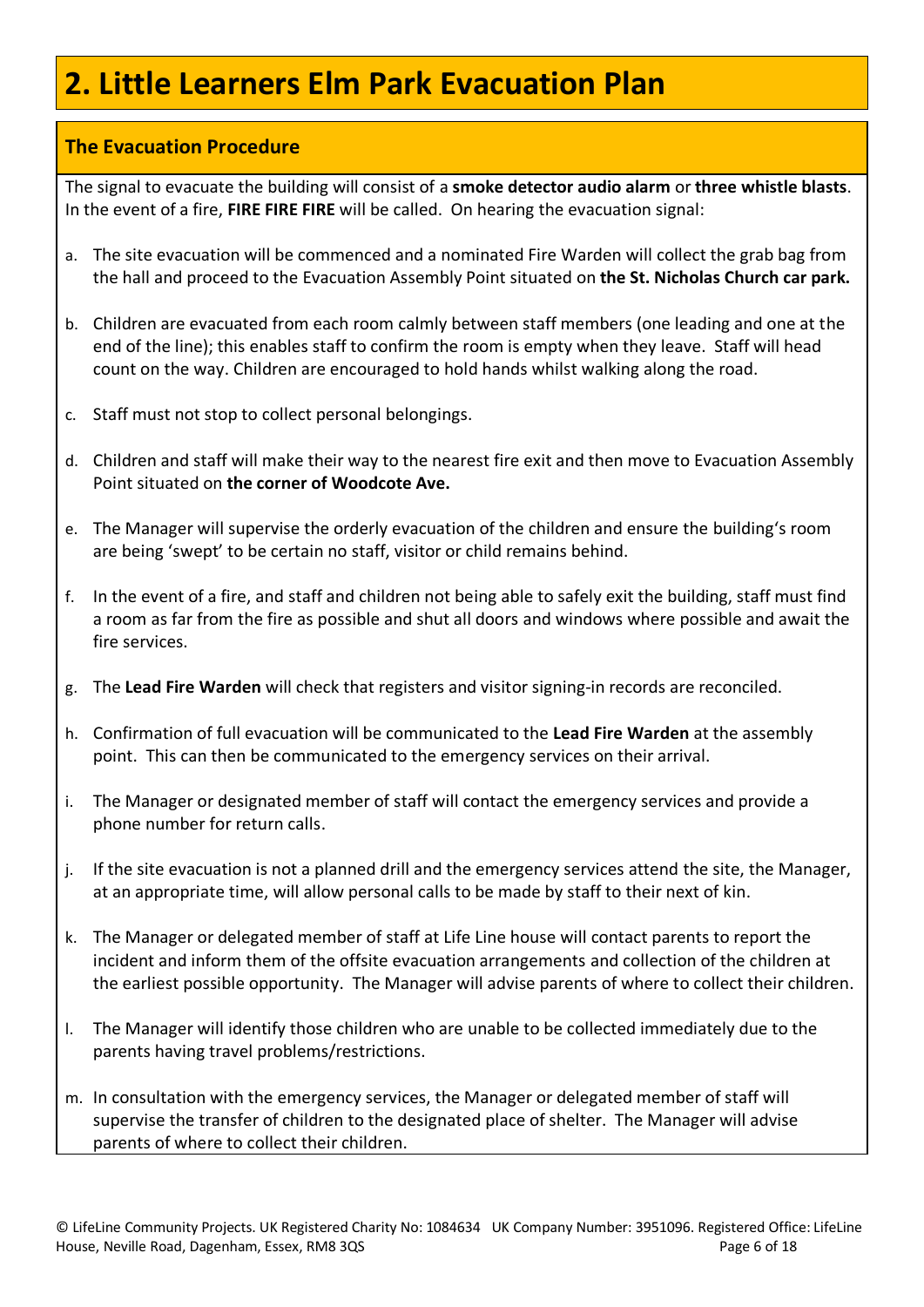### **3. Lockdown Procedures**

'Lockdown' of premises can either be *full* or *partial* depending upon the nature and severity of the perceived risk. The following scenarios could lead to the initiation of lockdown procedures:

- Airborne hazard (e.g. smoke plume, gas cloud) **partial lockdown**
- An incident in the community that is not of immediate danger but has the potential to develop into a tangible threat. (e.g. loose dog, civil disturbance) - **partial lockdown**
- A suspicious person in close vicinity of the premises who presents an immediate danger to children and staff (e.g. carrying a firearm) - **full lockdown**

| <b>Important Information</b>          |                                                                           |
|---------------------------------------|---------------------------------------------------------------------------|
| <b>Manager</b>                        | <b>Terri Noone</b>                                                        |
| Signal for partial lockdown           | <b>Face to Face conversation</b>                                          |
| Signal for full lockdown              | <b>Face to Face conversation</b>                                          |
| <b>Signal for all-clear</b>           | Face to face communication from manager or person in charge on the<br>day |
| Designated area for<br>lockdown drill | <b>Fire Assembly point</b>                                                |

#### **Partial Lockdown Procedure**

On notification of an incident or suspicious occurrence in the vicinity:

- a. The manager will communicate the partial lockdown activation to each room. Notification to trigger a partial lockdown could be received from the Police, or from a vigilant member of the community (e.g. a local resident informing the Nursery of a major fire in the vicinity).
- b. All staff and children will be kept safely within the building. The kitchen offers the safest environment in the event of an emergency, however, this will depend of the circumstances of the emergency.
- c. Ensure all external windows and doors are safely locked.
- d. Open up a channel of communication with emergency services and act on their instructions.
- e. Open up discreet communication between all staff in case the situation quickly escalates.
- f. Dependent upon circumstances, phone calls will be made to parents to provide a reassuring update. A request that children are **not** collected will be communicated.
- g. On notification that the risk has abated, the **Manager** will communicate the 'all clear*.*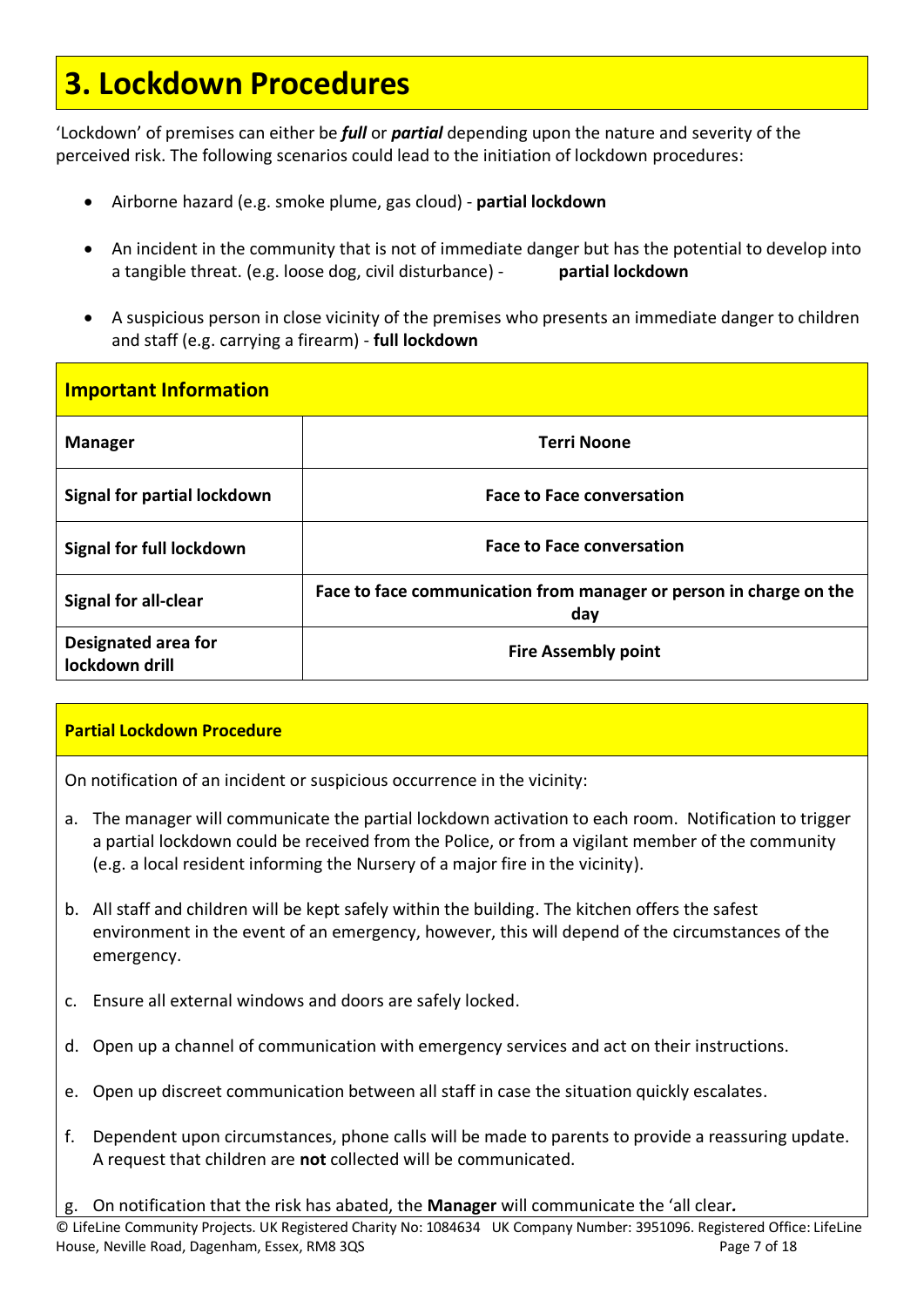### **Full Lockdown Procedure** On notification of a suspicious person in close vicinity of the premises the **Manager***,* will: a. The manager will alert all staff immediately verbally. Notification could be received from the Police, or from a vigilant member of the community. b. Direct staff to take children to our designated lockdown area and follow the lockdown drill. c. Ensure all external windows and doors are safely locked. d. Manager to open up a channel of communication with emergency services and act on their instructions. e. At a time that is convenient, the manager is to allow staff to contact their next of kin to reassure them the incident is under control and they are fine. f. Open up discreet communication between all staff to provide updates and further instructions g. In liaison with the Communications Manager, and depending on circumstances, communicate a

reassuring update to parents but request that children are **not** collected. Promise to provide regular updates.

#### **Local Emergency Services**

| <b>Service</b>                   | <b>Location</b>                   | Telephone                            |
|----------------------------------|-----------------------------------|--------------------------------------|
| Police                           | Emergencies                       | 999                                  |
|                                  | All stations                      | 101 national non-emergency<br>number |
| Ambulance                        | Emergencies                       | 999                                  |
| Fire                             | Emergencies                       | 999                                  |
|                                  | <b>Borough Commander Havering</b> | 020 8555 1200 x 35721                |
| Floodline                        | Environmental agency              | 0345 988 1188                        |
| <b>NHS Hospital</b><br>(Queen's) | Romford                           | 0330 400 4333                        |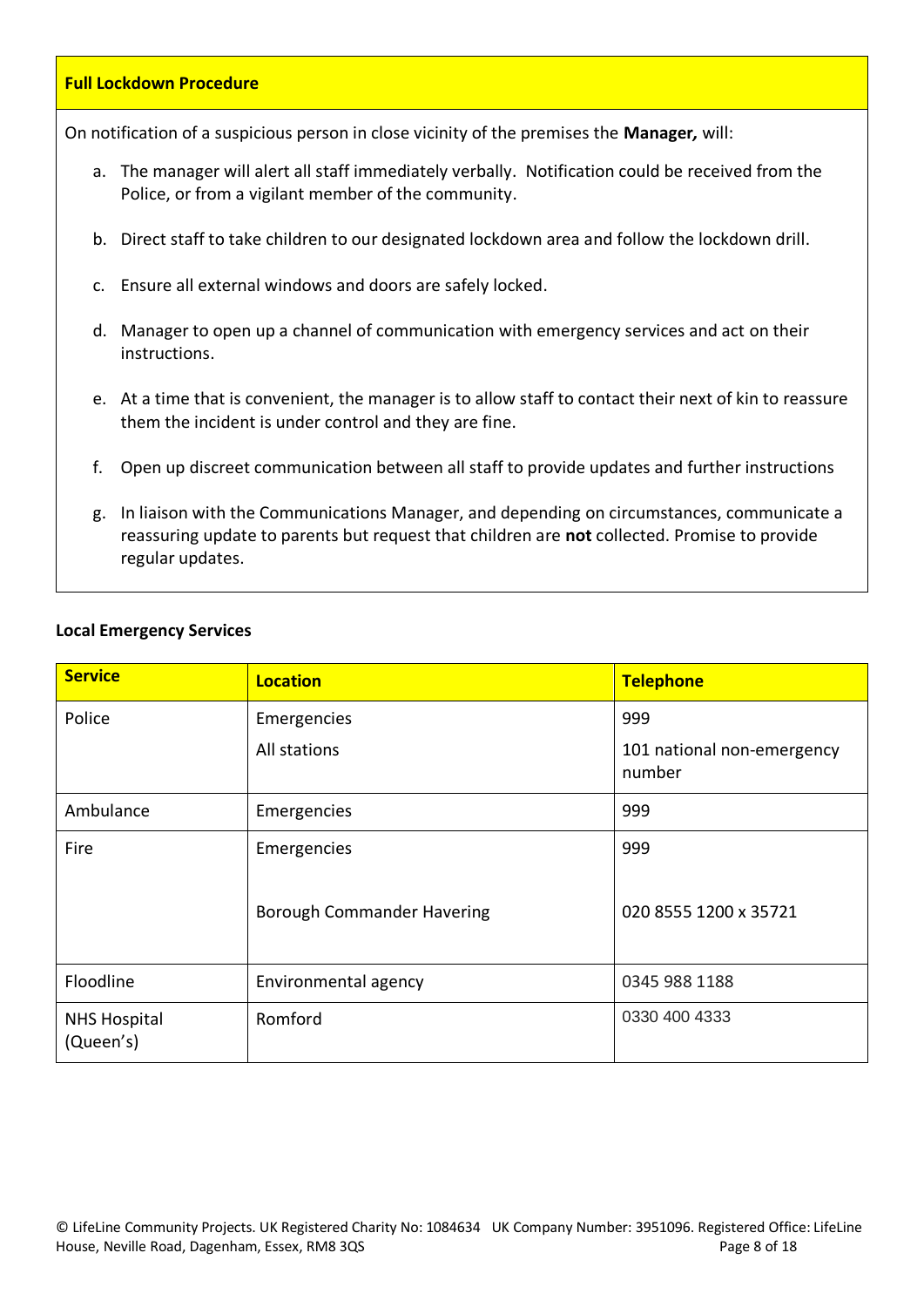### **4. Emergency Communication Plan**

#### **Call (Control Centre)**

In the event that usual office arrangements are unavailable, a temporary office will be established at **LifeLine House 0208 597 2900.**

Staff at LifeLine House will print out a copy of the active parent's contact details from KinderSoft.

Nursery Managers are responsible for ensuring the list is up to date, with correct emergency contact details and correct children attendance information.

#### **Phone Lines**

In the event of an evacuation, it will not be possible to access our regular landline. The following phones will be available for outgoing calls:

| <b>Phone allocated to:</b>                       | <b>Phone No.</b> |
|--------------------------------------------------|------------------|
| <b>Terri Noone - Nursery Manager Work Mobile</b> | 07535 843 596    |

**NOTE: Emergency company mobiles are to be kept charged and ready for use, chargers and emergency battery packs are to be included in the grab bag.**

#### **Contacting Parents**

In the event that partial or full lockdown procedures are implemented, the manager will decide if the parents are to be contacted by phone or text.

Where parents are to be contacted, an allocated member of staff will make the calls. In order to complete the calls as quickly as possible, staff at LifeLine House can assist in making calls.

#### **See appendix 1 for recommended script.**

#### **Contacting Staff**

The emergency company mobiles are to have all current staff numbers and their emergency contact numbers stored securely on the device or the numbers must be accessible from an on-line location.

In the case of a full lockdown due to a suspected terrorist incident, a local disaster or civil unrest, staff are to be contacted and advised not to risk travelling to the nursery.

#### **Dealing with the Media**

Some incidents may attract media attention. Where emergency services are involved it is likely that an emergency services spokesperson will liaise with the media regarding the actual incident.

Little Learners staff **are not** permitted to speak directly to the media and any enquiries by the media must be directed to **Nathan Singleton, who is the Designated Media Spokesperson**. Nathan can be contacted on **0208 597 2900 (office)** or **07813 315 385 (mobile).**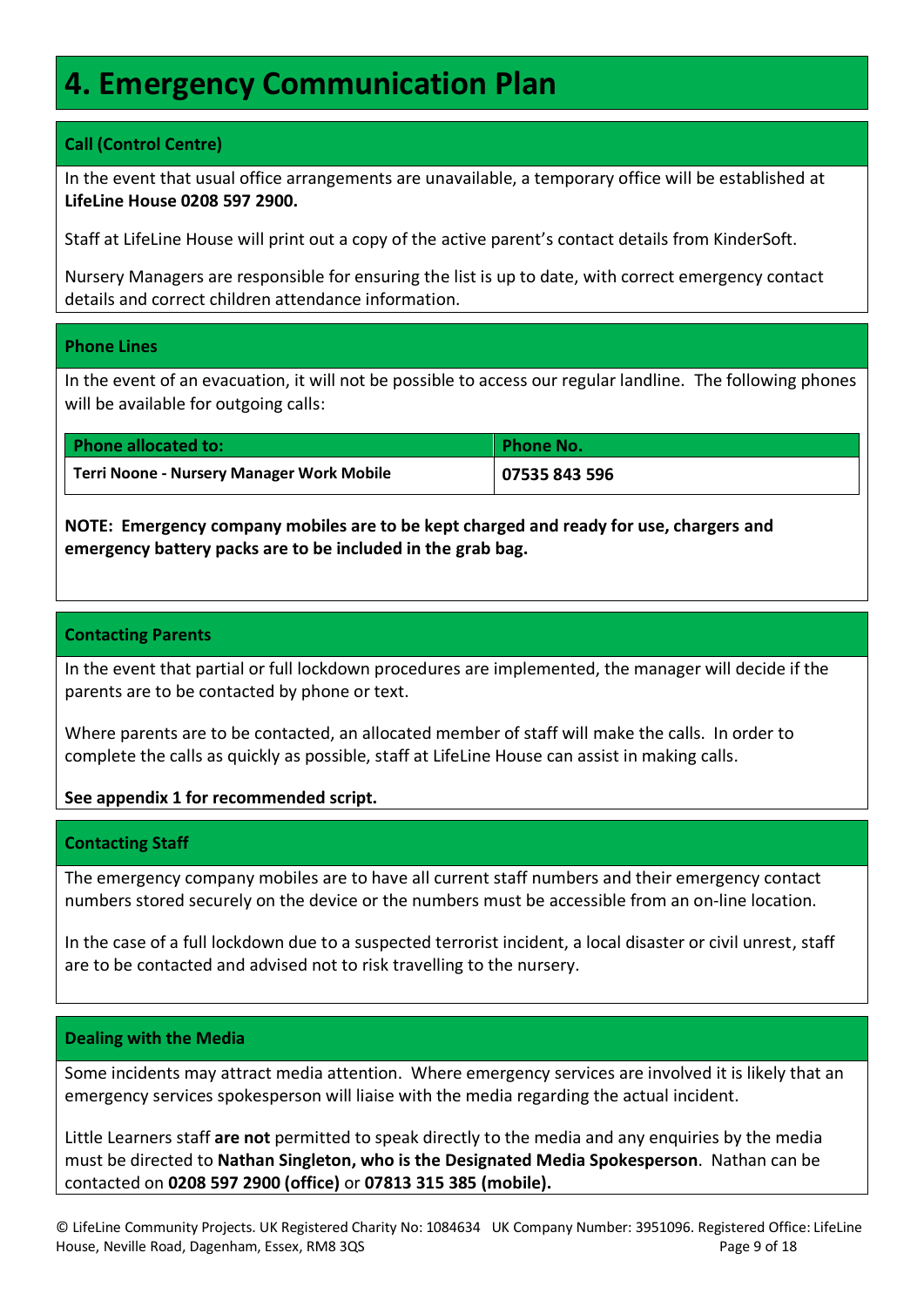### **5. Parents/Carers Emergency Contract Details**

|                     | <b>Emergency Contact 1</b> |                  | <b>Emergency Contact 2</b>                    |             |                  |              |
|---------------------|----------------------------|------------------|-----------------------------------------------|-------------|------------------|--------------|
| <b>Child's Name</b> | <b>Name</b>                | <b>Phone No.</b> | Relationship                                  | <b>Name</b> | <b>Phone No.</b> | Relationship |
|                     |                            |                  |                                               |             |                  |              |
|                     |                            |                  |                                               |             |                  |              |
|                     |                            |                  |                                               |             |                  |              |
|                     |                            |                  |                                               |             |                  |              |
|                     |                            |                  |                                               |             |                  |              |
|                     |                            |                  |                                               |             |                  |              |
|                     |                            |                  |                                               |             |                  |              |
|                     |                            |                  | Contact details can be accessed on Kindersoft |             |                  |              |
|                     |                            |                  |                                               |             |                  |              |
|                     |                            |                  |                                               |             |                  |              |
|                     |                            |                  |                                               |             |                  |              |
|                     |                            |                  |                                               |             |                  |              |
|                     |                            |                  |                                               |             |                  |              |
|                     |                            |                  |                                               |             |                  |              |
|                     |                            |                  |                                               |             |                  |              |
|                     |                            |                  |                                               |             |                  |              |
|                     |                            |                  |                                               |             |                  |              |

© LifeLine Community Projects. UK Registered Charity No: 1084634 UK Company Number: 3951096. Registered Office: LifeLine House, Neville Road, Dagenham, Essex, RM8 3QS Page 10 of 18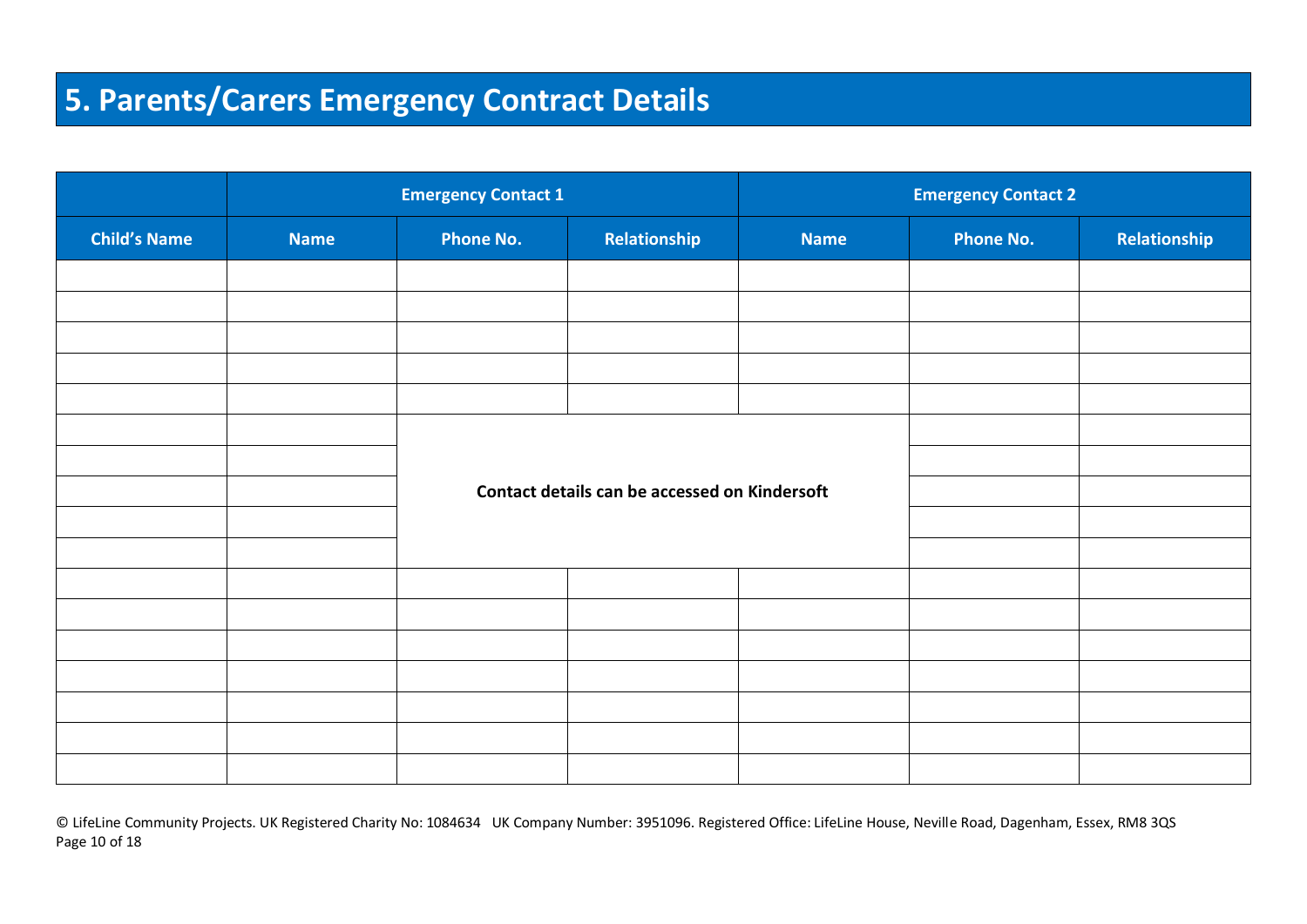### **6. Business Continuity Arrangements**

In the event that our premises are destroyed or badly damaged by fire, it is vitally important to continue being able to access critical information. The table below identifies where information is usually stored and where/how that information is backed up for access in the recovery period following an emergency.

| <b>Type of record</b>        | Paper /<br>electronic? | <b>Where stored</b>             | <b>Back-up measures</b>            |
|------------------------------|------------------------|---------------------------------|------------------------------------|
| <b>Insurance</b>             | Both                   | Paper records are held          | S:\Corporate                       |
| documentation                |                        | securely at LLH.                | Services\Insurance                 |
| <b>Financial information</b> | <b>Both</b>            | LifeLine House                  | Sage Line 50 stores records of all |
|                              |                        | <b>LCP Server</b>               | financial transactions. All data   |
|                              |                        |                                 | on this system is backed up to     |
|                              |                        |                                 | an external secure server daily.   |
| <b>Medical information</b>   | Paper                  | Found in children's files that  |                                    |
|                              |                        | are stored in a lockable filing |                                    |
|                              |                        | cabinet in the staff office     |                                    |
| <b>Contact information</b>   | Paper                  | Kindersoft                      | Kindersoft                         |
|                              |                        | <b>LCP Server</b>               | <b>LCP Server</b>                  |
| <b>LCP Server</b>            | Electronic             | A mirror server system is in    | As a failsafe, LifeLine Projects   |
|                              |                        | place, this creates a shadow    | has a backup tape system this      |
|                              |                        | copy of all server data every   | retains a copy of server data      |
|                              |                        | 4 hours                         | overnight which is held off site   |

**In the event that it is not possible to continue using our premises (fire, heating failure, loss of utility etc) we will arrange to use an alternative venue.**

| Arrangement for temporary accommodation                    |  |  |
|------------------------------------------------------------|--|--|
| <b>Basic Information</b><br>(organisation, address<br>etc) |  |  |
| <b>Contact Name + Phone</b><br>no.                         |  |  |
| <b>Other details</b>                                       |  |  |

**In the event that a number of staff are unable to work on a given day (e.g. travel problems, pandemic etc) the following chart details personnel who are on standby either as short-term voluntary cover or additional employees.**

| <b>Staff on standby:</b> |                        |  |  |
|--------------------------|------------------------|--|--|
| <b>Name</b>              | <b>Contact Details</b> |  |  |
| <b>Rebecca Clements</b>  | 07388 376 719          |  |  |
| <b>Nathan Singleton</b>  | 07813 315 385          |  |  |
| <b>Julia Ward</b>        | 07843 156 288          |  |  |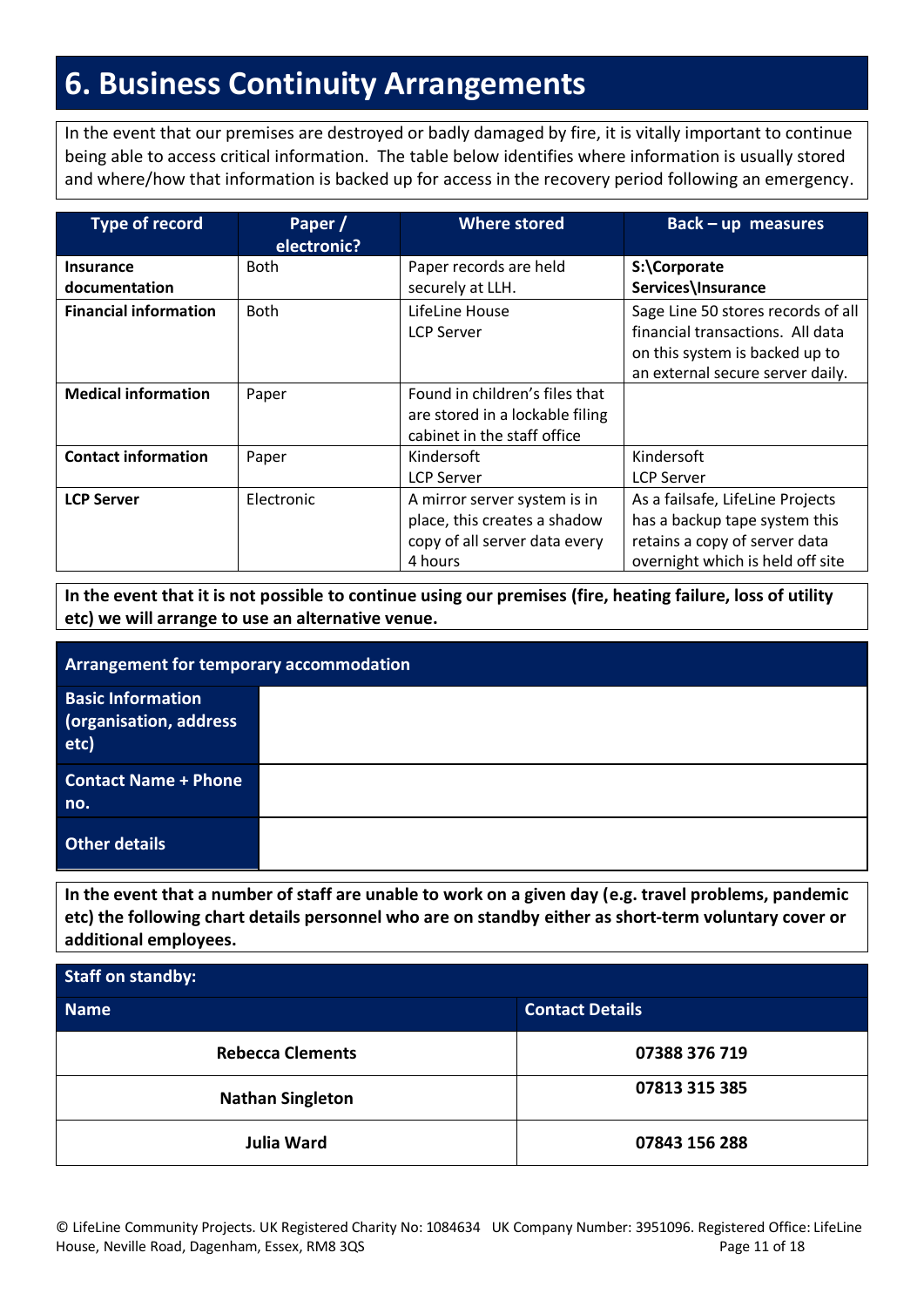### **7. Post Incident Support**

**The long-term effects of a death in the pre-school community or of the trauma resulting from a major incident such as a fire, must not be underestimated. The tables below provide a list of possible strategies to be used as part of the recovery process following a death or critical incident. The exact sequence of interventions will be dependent upon the nature of the incident, the person affected and the resources available.**

| <b>Post Incident Support Strategies</b>                                                                                                                                                      | Tick / date actioned |
|----------------------------------------------------------------------------------------------------------------------------------------------------------------------------------------------|----------------------|
| Monitor children and staff who may be particularly affected by the incident.                                                                                                                 |                      |
| Ensure that staff are aware of this strategy.                                                                                                                                                |                      |
| Offer children and staff the opportunity for psychological support and<br>counselling.                                                                                                       |                      |
| Ensure staff and parents know that support is available and arrange access to<br>these services as necessary.                                                                                |                      |
| Provide opportunities for children to discuss their experiences.                                                                                                                             |                      |
| Do not discourage children from talking about their experiences.                                                                                                                             |                      |
| Arrange for a member of staff to visit those affected (at home or at hospital).                                                                                                              |                      |
| NB: Ask for consent from parents / carers before doing this.                                                                                                                                 |                      |
| Make arrangements to express sympathy to those who have been hurt.                                                                                                                           |                      |
| Send a letter to parents / carers with information on:<br>The nature of the incident                                                                                                         |                      |
| Arrangements for support                                                                                                                                                                     |                      |
| Who to contact if they would like additional support.                                                                                                                                        |                      |
| Maintain regular contact with parents / carers if a child has been injured.                                                                                                                  |                      |
| Do not make public any sensitive / confidential information about individuals<br>unless consent has been given by parents / carers.                                                          |                      |
| Refer all media requests to the Communications Manager.                                                                                                                                      |                      |
| Consider organising an event for parents / carers to discuss any issues or<br>concerns they might have.                                                                                      |                      |
| Request support from educational professionals trained in psychological<br>debriefing, critical incident stress debriefing, bereavement counselling and<br>trauma management if appropriate. |                      |
| Plan appropriate support for staff to enable them to cope with any questions or<br>discussions children might have about the incident.                                                       |                      |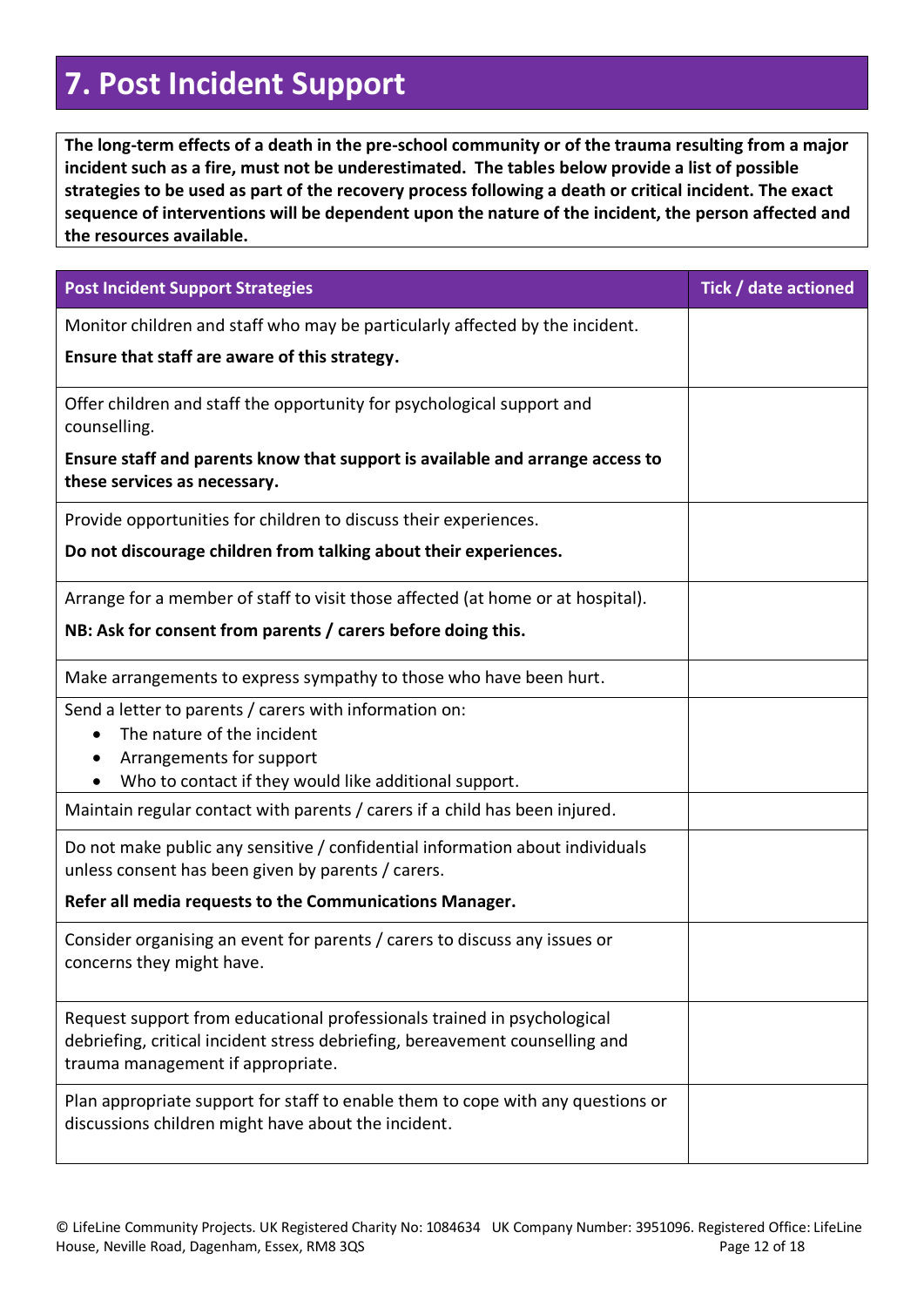## **7.1 Post Incident Support (Death of Child)**

| <b>Post Incident Support Strategies</b>                                                                                                                                                                                                      | Tick / date actioned |
|----------------------------------------------------------------------------------------------------------------------------------------------------------------------------------------------------------------------------------------------|----------------------|
| Monitor children and staff who may be particularly affected by the death.                                                                                                                                                                    |                      |
| Ensure that staff are aware of this strategy.                                                                                                                                                                                                |                      |
| Offer children and staff the opportunity for psychological support and<br>counselling.                                                                                                                                                       |                      |
| Ensure staff and parents know that support is available and arrange access to<br>these services as necessary.                                                                                                                                |                      |
| Provide opportunities for children to discuss their experiences.                                                                                                                                                                             |                      |
| Do not discourage children from talking about their experiences.                                                                                                                                                                             |                      |
| If a child s observed as being affected by the loss, consider sending a letter to<br>parents / carers with information on:<br>The nature of the incident<br>Arrangements for support<br>Who to contact if they would like additional support |                      |
| Maintain regular contact with parents / carers.                                                                                                                                                                                              |                      |
| Request support from educational professionals trained in psychological<br>debriefing, critical incident stress debriefing, bereavement counselling and<br>trauma management if appropriate.                                                 |                      |
| Plan appropriate support for staff to enable them to cope with any questions or<br>discussions children might have about the incident.                                                                                                       |                      |
| Consult with the family regarding funeral arrangements and action as<br>appropriate (e.g. representative attends funeral)                                                                                                                    |                      |
| Consult with the family regarding a suitable memorial (e.g. garden, bench, tree,<br>book of condolence etc.)                                                                                                                                 |                      |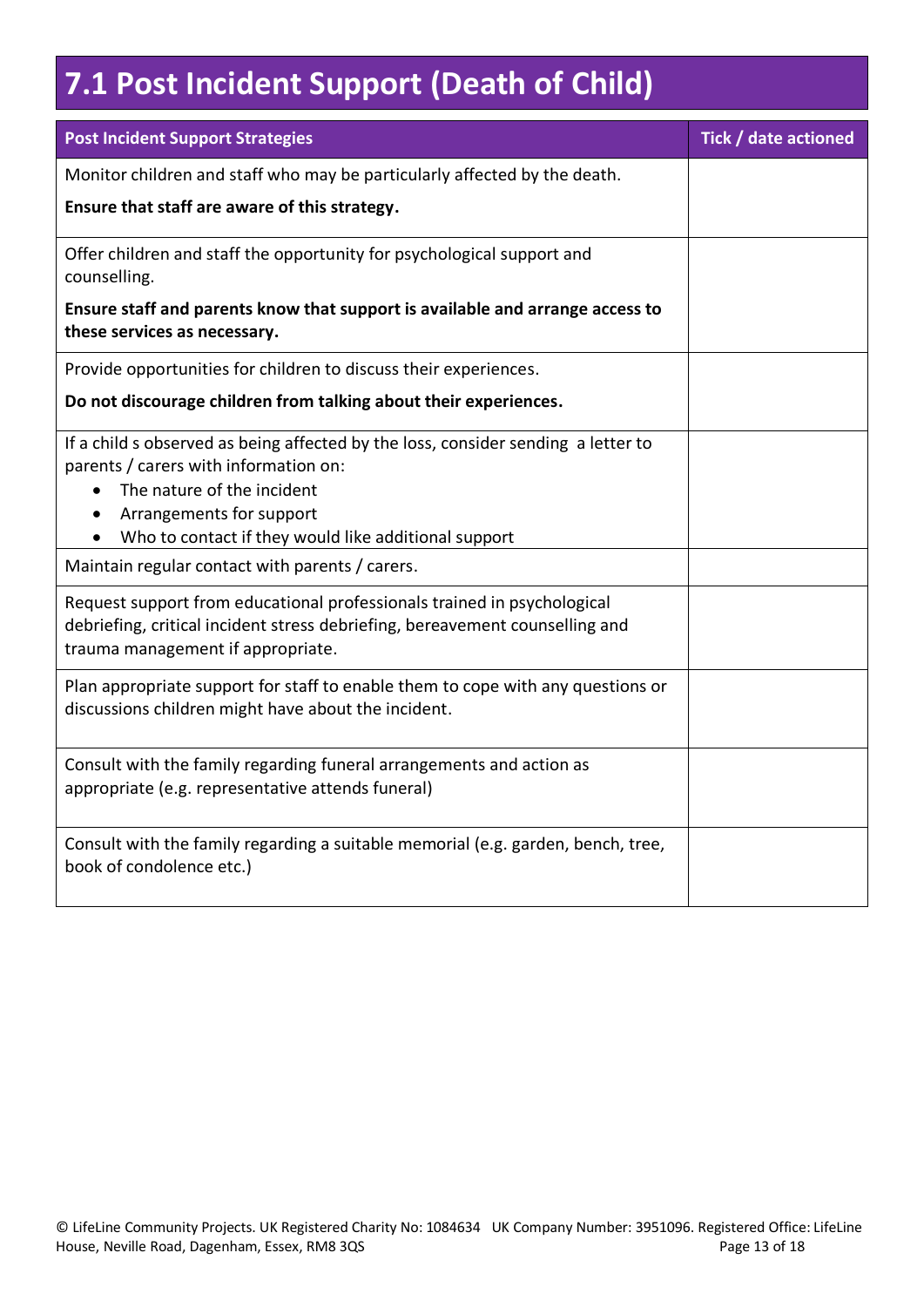### **8. Rolecards**

### **8.1 Manager's Rolecard**

**The MANAGER is responsible for:**

- **Liaising with emergency services.**
- **Ensuring all staff, children and visitors are safely evacuated.**
- **Ensuring all staff are following procedures laid down in the Emergency Plan.**

| $\mathbf{v}$ | <b>Evacuation</b>                                                                                                                                                                                                                                                                                      |
|--------------|--------------------------------------------------------------------------------------------------------------------------------------------------------------------------------------------------------------------------------------------------------------------------------------------------------|
|              | On hearing the alarm, stay calm and establish the nature of the emergency.                                                                                                                                                                                                                             |
|              | Put on your hi-vis jacket and make sure that all staff have commenced evacuation procedures.                                                                                                                                                                                                           |
|              | Contact emergency services giving as much information as possible regarding the incident and any<br>issues the emergency services may encounter accessing the site.                                                                                                                                    |
|              | Ensure a final sweep of the building has taken place.                                                                                                                                                                                                                                                  |
|              | Collect the daily register and signing-in book and take them to the evacuation meeting point.                                                                                                                                                                                                          |
|              | Exit the building and liaise with the Fire Warden at the Evacuation Assembly Point.                                                                                                                                                                                                                    |
|              | Establish that all children, staff and visitors are accounted for.                                                                                                                                                                                                                                     |
|              | If not a drill, initiate your Emergency Plan and ensure parents are updated as appropriate (i.e. if the<br>site has been evacuated arrange for parents to collect their child as soon as possible from the<br>shelter point.                                                                           |
|              | Liaise with emergency services. Provide them with a site plan showing isolation valves and<br>switches. Provide them with any further information on request.                                                                                                                                          |
|              | If children are to be collected, identify those children who are unable to be collected immediately<br>and make temporary arrangements for their supervision.                                                                                                                                          |
|              | If it is necessary to evacuate the immediate vicinity due to an ongoing threat or a danger (e.g. gas<br>leak) the emergency services will arrange for a place of safety for the children. This location must<br>be communicated to parents and arrangements made for the collection of their children. |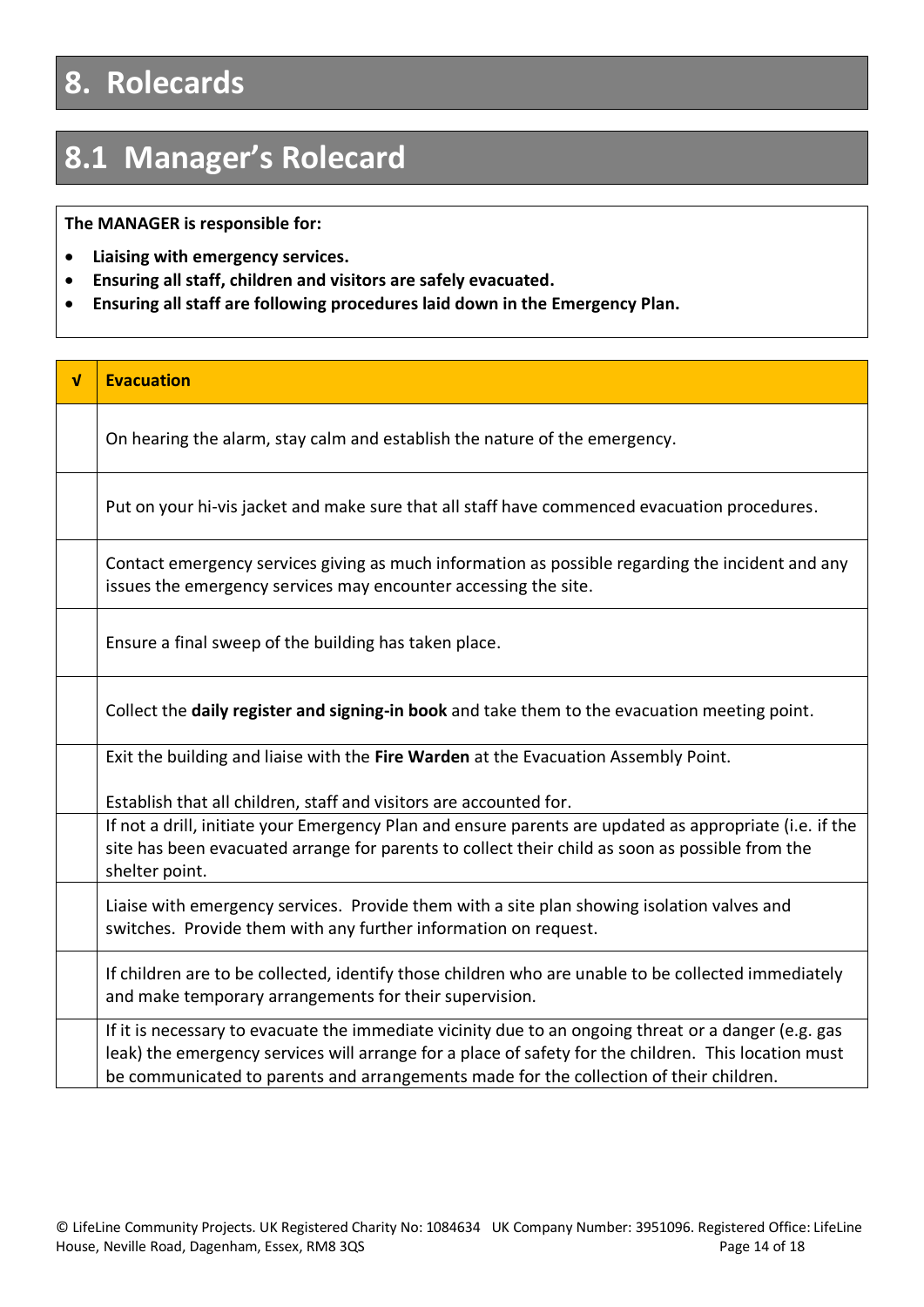| $\sqrt{ }$ | <b>Lockdown (partial)</b>                                                                                                                                                                                                          |
|------------|------------------------------------------------------------------------------------------------------------------------------------------------------------------------------------------------------------------------------------|
|            | On notification of an incident or suspicious occurrence in the near vicinity, prepare to initiate lock<br>down procedures.                                                                                                         |
|            | Communicate the signal for a partial lockdown.                                                                                                                                                                                     |
|            | Ensure all staff and children are safely within the building.                                                                                                                                                                      |
|            | Ensure all external windows and doors are safely locked.                                                                                                                                                                           |
|            | Open up a channel of communication with emergency services and act on their instructions.                                                                                                                                          |
|            | Open up discreet communication between all staff in case situation quickly escalates.                                                                                                                                              |
|            | The manager will decide if the situation warrants parents to be contacted to reassure them the<br>situation is under control and there is no need to collect their children. Provide reassuring updates<br>to parents if required. |
|            | When it is clear that the threat has subsided, the manager will communicate the all clear.                                                                                                                                         |

| $\overline{\mathsf{v}}$ | Lockdown (full)                                                                                                                                                                                                                    |
|-------------------------|------------------------------------------------------------------------------------------------------------------------------------------------------------------------------------------------------------------------------------|
|                         | On notification of a suspicious person in close vicinity of the premises, the Manager will prepare to<br>initiate full lockdown procedures.                                                                                        |
|                         | The full lockdown will be communicated by the manager face to face with each room leader.                                                                                                                                          |
|                         | Ensure all external windows and doors to be safely locked.                                                                                                                                                                         |
|                         | Open up a channel of communication with emergency services and act on their instructions.                                                                                                                                          |
|                         | Open up discreet communication between all staff in case situation quickly escalates.                                                                                                                                              |
|                         | The manager will decide if the situation warrants parents to be contacted to reassure them the<br>situation is under control and there is no need to collect their children. Provide reassuring updates<br>to parents if required. |
|                         | When it is clear that the threat has subsided, the manager will commutate the all clear.                                                                                                                                           |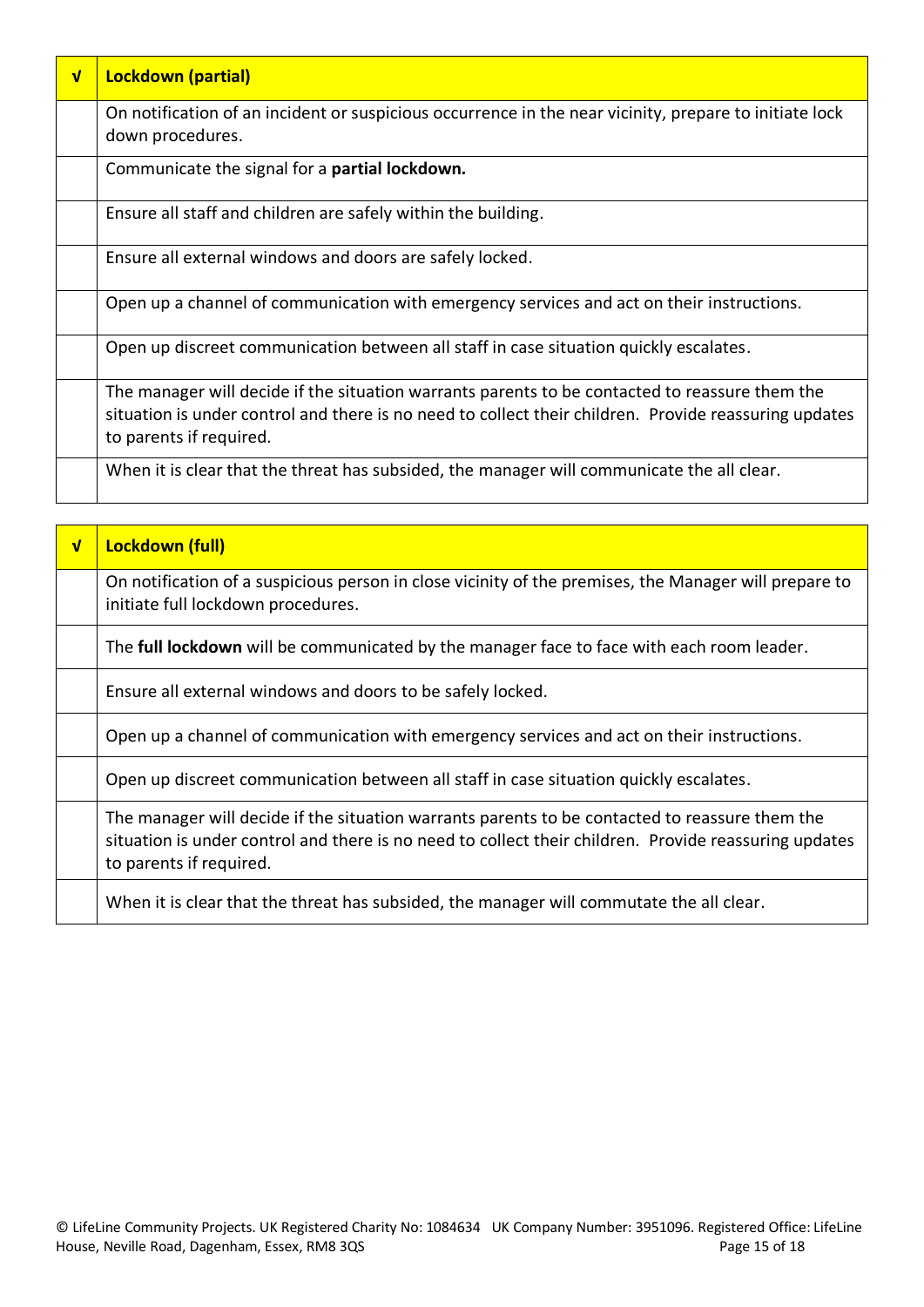### **8.2 Key Worker /Practitioners Rolecard**

**Key workers are responsible for named children. In the event of an evacuation or a lockdown (full or partial), they will act upon the direct instruction of either the Nursery Manager or the Lead Fire Warden.**

| $\mathbf v$ | <b>Evacuation</b>                                                                                                                                                                                      |
|-------------|--------------------------------------------------------------------------------------------------------------------------------------------------------------------------------------------------------|
|             | On hearing the alarm, stay calm.                                                                                                                                                                       |
|             | Assemble the children under your care and ensure that everyone is accounted for.                                                                                                                       |
|             | Lead children (and any visitors) out of the building via the designated evacuation route to the<br><b>Evacuation Assembly Point.</b>                                                                   |
|             | Ensure all doors and windows are closed on exit.                                                                                                                                                       |
|             | At the Evacuation Assembly Point, liaise with the Fire Warden to ensure all adults and children in<br>your care are accounted for <i>or</i> to establish last known whereabouts of any missing person. |
|             | Keep your key children/room children together at the Evacuation Assembly Point, reassure them<br>and monitor their welfare.                                                                            |

| $\sqrt{ }$ | <b>Lockdown (partial)</b>                                                                                     |
|------------|---------------------------------------------------------------------------------------------------------------|
|            | On hearing the alarm for partial lockdown, stay calm.                                                         |
|            | Ensure that the children in your care are safely in the building and playing within their designated<br>area. |
|            | Reassure the children so as not to cause any unnecessary alarm.                                               |
|            | Close and lock any external doors and windows.                                                                |
|            | Ensure that a discreet line of communication has been opened with the Manager.                                |

| $\sqrt{ }$ | Lockdown (full)                                                                |
|------------|--------------------------------------------------------------------------------|
|            | On hearing the alarm for full lockdown, stay calm.                             |
|            | Ensure that the children in your care are safely in the building.              |
|            | Reassure the children so as not to cause any unnecessary alarm.                |
|            | Close and lock any external doors and windows.                                 |
|            | Lock internal doors.                                                           |
|            | Ensure that a discreet line of communication has been opened with the Manager. |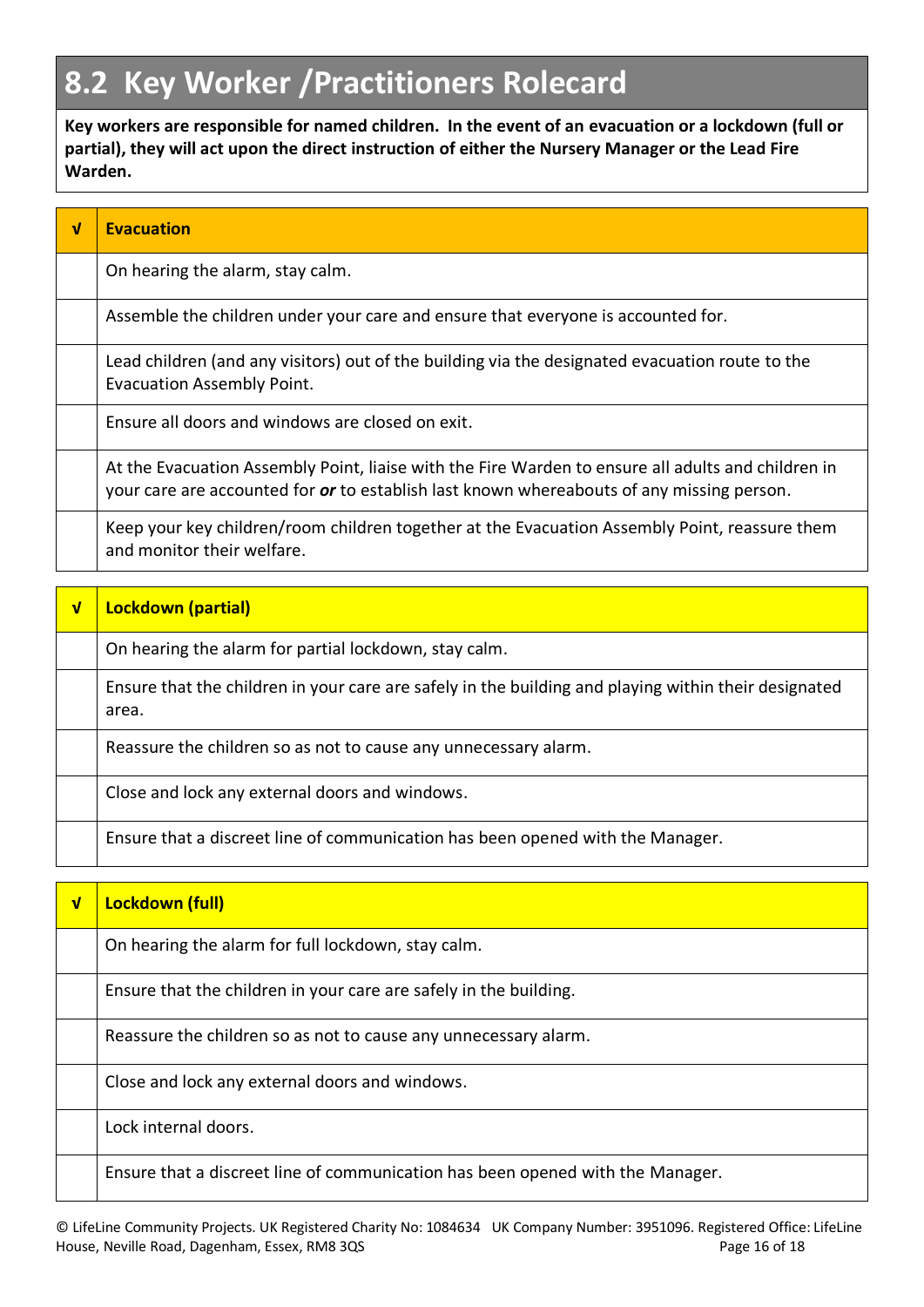### **8.3 Lead Fire Warden Rolecard**

The **Lead Fire Warden** is likely to be an experienced member of staff who has been trained in their emergency role. In an evacuation, they will be responsible for:

- Collection of the grab pack.
- Leading staff, children and visitors to the Evacuation Assembly Point.
- Ensuring that all staff, children and visitors are accounted for.
- Reporting condition of building to emergency services.

| $\sqrt{ }$ | <b>Evacuation</b>                                                                                                                                                                                                            |
|------------|------------------------------------------------------------------------------------------------------------------------------------------------------------------------------------------------------------------------------|
|            | On hearing the alarm, stay calm and establish the nature of the emergency.                                                                                                                                                   |
|            | Collect the grab pack from the hall and put on your hi-vis jacket.                                                                                                                                                           |
|            | Hand out laminated role card to the Manager (see Manager's rolecard on pages 14 and 15).                                                                                                                                     |
|            | Lead staff and children to the Evacuation Assembly Point on the corner of Woodcote Avenue.                                                                                                                                   |
|            | Be mindful of the physical needs of young children e.g. keeping warm and dry.                                                                                                                                                |
|            | Liaise with other Fire Wardens to confirm sweep was completed, and all registers are checked<br>against those present. Confirmation that the building is empty can then be communicated to the<br>fire / emergency services. |
|            | Liaise with the Manager to confirm all present or to report missing persons.                                                                                                                                                 |
|            | Support the Manager to arrange for the communication to parents to commence.                                                                                                                                                 |
|            | If children are to be collected immediately, continue to monitor their welfare.                                                                                                                                              |
|            | Ensure a signed record is kept by staff of parents who have collected their children.                                                                                                                                        |
|            | Where it is not possible to return to the building, move the children to the emergency place of<br>shelter (location to be confirmed).                                                                                       |
|            | Oversee the group management of children as they walk to emergency place of shelter, keeping<br>the group close together and proceeding at a sensible pace.                                                                  |

This policy meets the requirements of the Statutory Framework for the EYFS 1<sup>st</sup> September 2021.

| Date policy last reviewed/updated | 19 <sup>th</sup> November 2021   Reviewed by | Julia Ward, Quality Manager |
|-----------------------------------|----------------------------------------------|-----------------------------|
| Date of next review/update        | November 2022                                |                             |